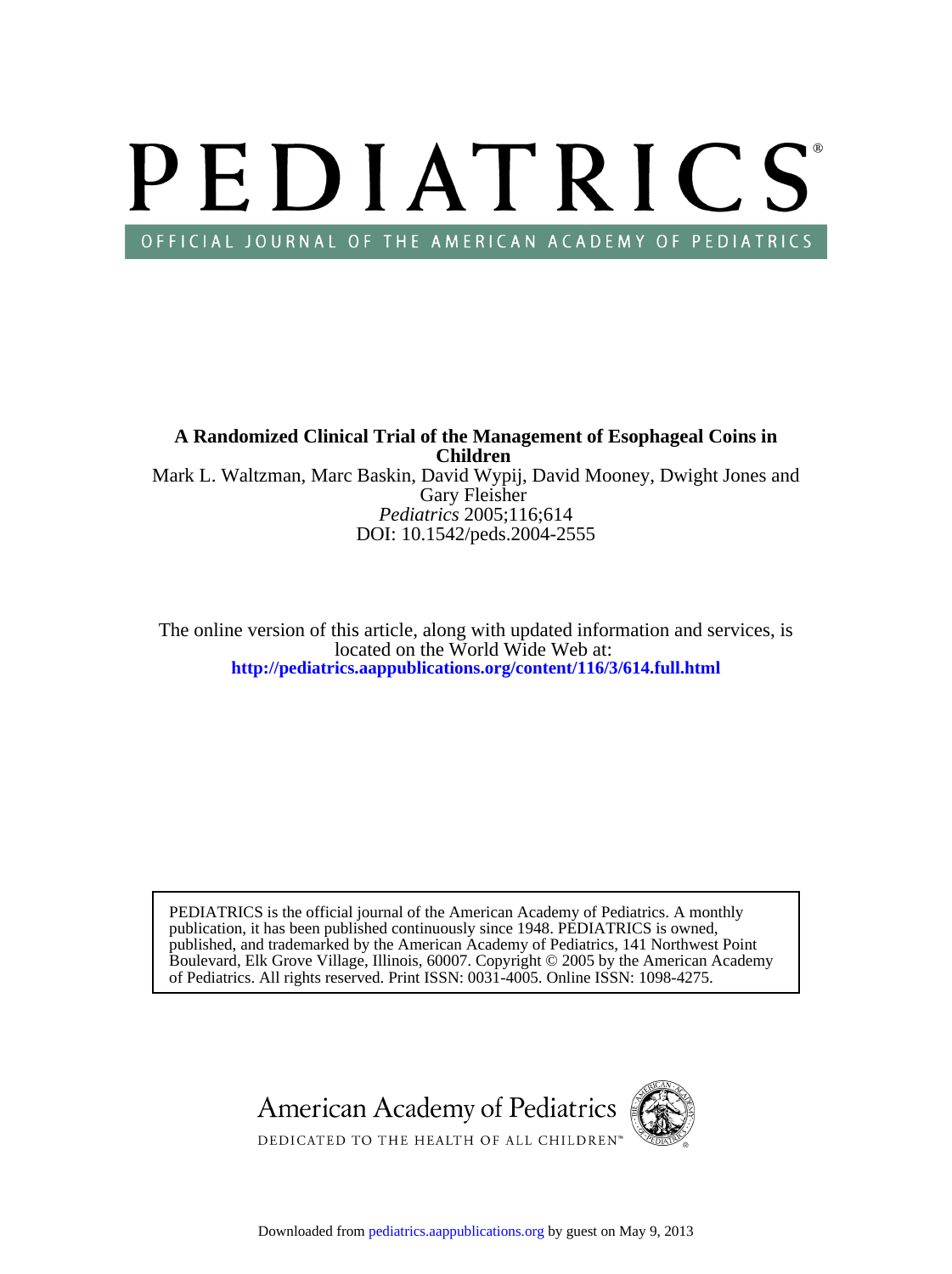# **A Randomized Clinical Trial of the Management of Esophageal Coins in Children**

Mark L. Waltzman, MD\*; Marc Baskin, MD\*; David Wypij, PhD‡; David Mooney, MD§; Dwight Jones, MD||; and Gary Fleisher, MD\*

**ABSTRACT.** *Context.* **Children frequently ingest coins. When lodged in the esophagus, the coin may cause complications and must either be removed or observed to pass spontaneously.**

*Objectives.* **(1) To compare relatively immediate endoscopic removal to a period of observation followed by removal when necessary and (2) to evaluate the relationship between select clinical features and spontaneous passage.**

*Design/Setting.* **Randomized, prospective study of children <21 years old who presented to an emergency department with esophageal coins in the esophagus. Exclusion criteria were (1) history of tracheal or esophageal surgery, (2) showing symptoms, or (3) swallowing the coin >24 hours earlier. Children were randomized to either endoscopic removal (surgery) or admission for observation, with repeat radiographs 16 hours after the initial image.**

*Outcome Measures.* **Proportion of patients requiring endoscopic removal, length of hospital stay, and the number of complications observed.**

*Results.* **Among 168 children who presented with esophageal coins lodged in the esophagus, 81 were eligible. Of those eligible, 60 enrolled, 20 refused consent, and 1 was not approached. In the observation group, 23 of 30 (77%) children required endoscopy compared with 21 of 30 (70%) in the surgical group. Total hospital length of stay was longer in the randomized-to-observation group compared with the randomized-to-surgery group (mean: 19.4 [SD: 8.0] hours vs 10.7 [SD: 7.1] hours, respectively). There were no complications in either group. Spontaneous passage occurred at similar rates in both groups (23% vs 30%). Spontaneous passage was more likely in older patients (66 vs 46 months) and male patients (odds ratio: 3.7; 95% confidence interval: 0.98 – 13.99) and more likely to occur when the coin was in the distal one third of the esophagus (56% vs 27% [95% confidence interval: 1.07–5.57]).**

*Conclusions.* **Because 25% to 30% of esophageal coins in children will pass spontaneously without complications, treatment of these patients may reasonably include a period of observation, in the range of 8 to 16 hours, particularly among older children and those with distally**

Accepted for publication Dec 22, 2004.

doi:10.1542/peds.2004-2555

No conflict of interest declared.

# **located coins.** *Pediatrics* **2005;116:614–619;** *emergency department use, foreign body, gastrointestinal system.*

In 1936, Jackson and Jackson<sup>1</sup> attributed the swallowing or aspiration of foreign bodies to "carellessness." Unfortunately, even the most conscientious parents are unable, at times, to prevent their  $\Gamma$ n 1936, Jackson and Jackson<sup>1</sup> attributed the swallowing or aspiration of foreign bodies to "carelessness." Unfortunately, even the most conscienchildren from placing objects into their mouths. Thus, ingested foreign bodies, most frequently coins, occur commonly in children, with 92 166 cases reported to poison centers in 2003.2

A large number of ingested coins lodge in the esophagus. Although many authorities recommend that symptomatic patients undergo immediate removal of these coins by 1 of several techniques, $3$ considerable debate surrounds the correct management of patients in these situations. Prompt removal prevents complications from retained coins,<sup>4</sup> such as esophageal perforation,<sup>5</sup> esophageal-aortic fistula,<sup>6</sup> esophageal stricture formation,<sup>7</sup> tracheoesophageal fistula, $8$  respiratory distress with or without associated cyanosis,<sup>9</sup> alteration in mental status,<sup>10</sup> and potential progression to death.<sup>11</sup> On rare occasions, coins have been noted to cause obstruction distal to the esophagus as well.<sup>12</sup> However, the procedures themselves predispose children to a different set of complications. At times, endoscopy has led to pharyngeal bleeding, bronchospasm, accidental extubation, stridor, hypoxia,<sup>13</sup> esophageal perforation, and mediastinitis.<sup>14</sup> Similarly, coin extraction with a balloon-tipped catheter has resulted in epistaxis, vomiting, respiratory distress, esophageal perforation,<sup>15</sup> and in at least 1 case complete airway obstruction leading to death.14 Recent, small series of patients treated with esophageal bougienage, an alternative for treatment of esophageal coins that relies on advancement of the object into the stomach, have not described any complications as yet, but theoretical concerns exist for esophageal perforation and more distal foreign-body obstruction. Given the complications of removal listed above, a few authorities have recommend observation for an ill-defined period of time in lieu of removal of the coin in the asymptomatic patient to allow for spontaneous passage in some of the cases.13,16

To date, there have been no randomized, prospective investigations evaluating these 2 treatment strategies for such important outcomes as the proportion requiring endoscopy, hospital length of stay, and complications associated with either relatively im-

From the \*Department of Medicine, Division of Emergency Medicine, ‡Clinical Research Program and Department of Cardiology, §Department of Surgery, and ||Department of Otorhinolaryngology, Children's Hospital Boston, Boston, Massachusetts.

Address correspondence to Mark L. Waltzman, MD, Division of Emergency Medicine, Children's Hospital Boston, 300 Longwood Ave, Boston, MA 02115. E-mail: mark.waltzman@childrens.harvard.edu

PEDIATRICS (ISSN 0031 4005). Copyright © 2005 by the American Academy of Pediatrics.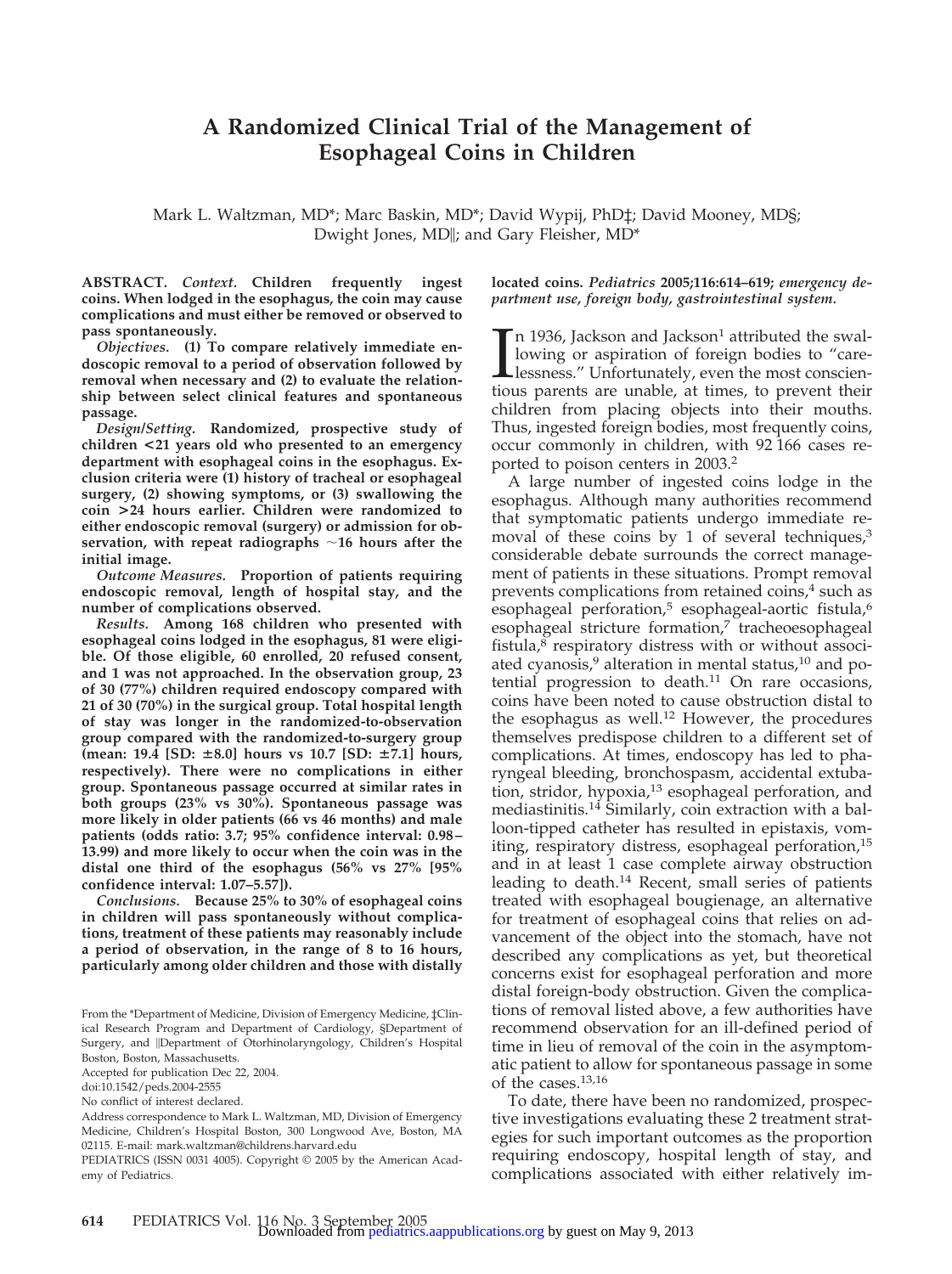

Fig 1. Enrollment among eligible patients. **Fig 1.** Enrollment among eligible patients.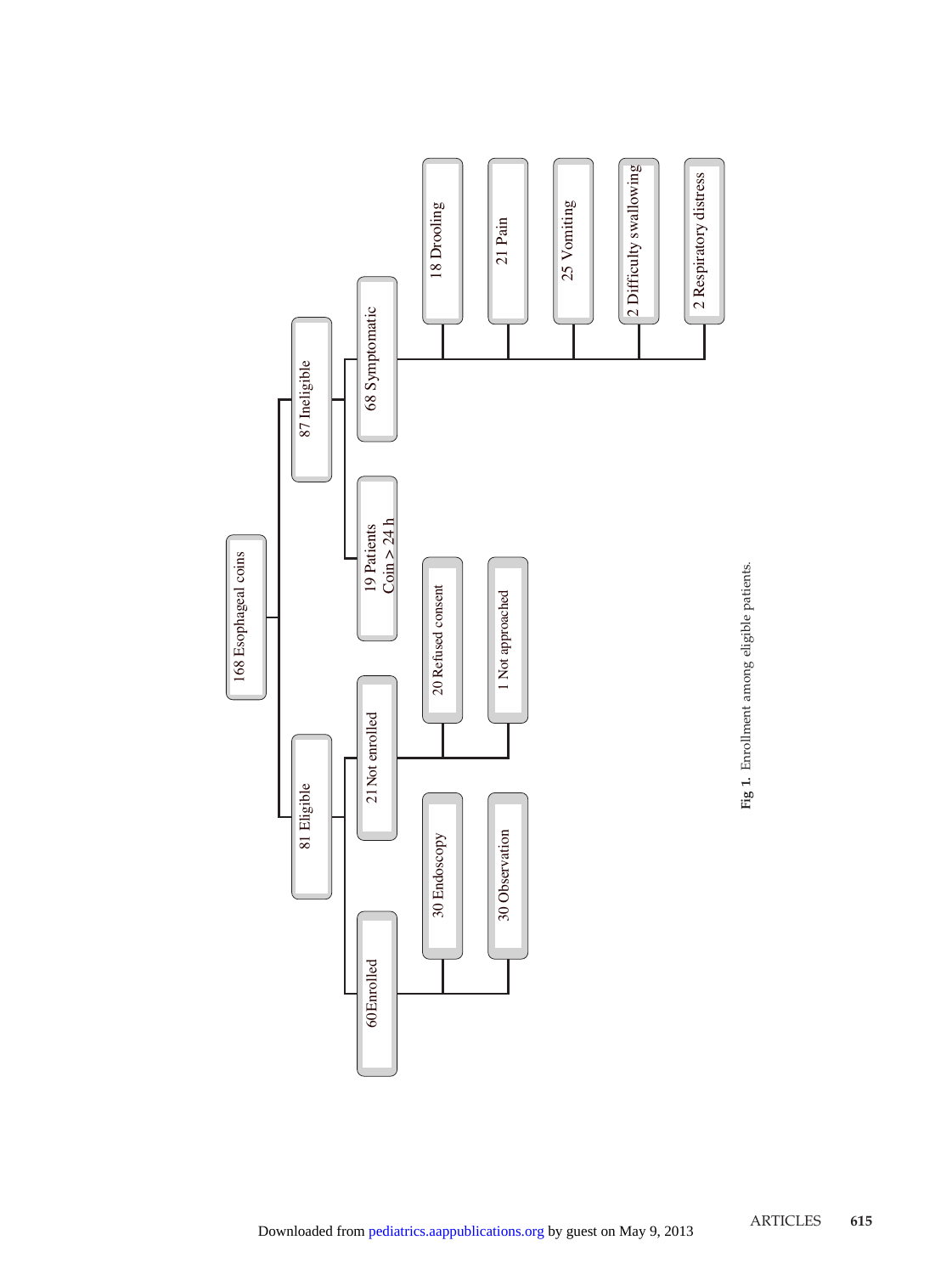**TABLE 1.** Demographics of all Eligible Patients ( $n = 81$ )

|                                  | Enrolled<br>$(n = 60)$ | Not Enrolled<br>$(n = 21)$ | $P^*$ |
|----------------------------------|------------------------|----------------------------|-------|
| Mean age $\pm$ SD,<br>mo (range) | $51 \pm 31 (10 - 55)$  | $54 \pm 34 (8 - 138)$      | NS    |
| Female gender, %                 | 29(48)                 | 9(42)                      | NS    |
| Coin type, $n$ (%)               |                        |                            | NS    |
| Penny                            | 26(43)                 | 14 (67)                    |       |
| Nickel                           | 4(7)                   | 3(14)                      |       |
| Dime                             | 4 (7)                  | $\left( \right)$           |       |
| Ouarter                          | 15(25)                 | 4(19)                      |       |
| Unknown                          | 11 (18)                |                            |       |
| Coin location, $n$ (%)           |                        |                            | NS    |
| Proximal 1/3                     | 20(33)                 | 7(33)                      |       |
| Middle 1/3                       | 19 (32)                | 6(29)                      |       |
| Distal $1/3$                     | 21(35)                 | 8 (38)                     |       |

\* Fisher's exact test. NS indicates not significant.

mediate removal or "watchful waiting." Thus, we undertook the current trial.

#### **DESIGN/METHODS**

### **Study Population**

We performed a prospective, randomized trial in children  $\leq$ 21 years of age who ingested coins that lodged in the esophagus, comparing relatively immediate endoscopic removal to observation for a defined period of time. When a physician in the emergency department at our hospital confirmed a coin in the esophagus of a child, he or she contacted the principal investigator, who approached the family for informed consent. Exclusion criteria included prior tracheal or esophageal surgery, the presence of more than minimal symptoms (respiratory distress, drooling, or choking), or an ingestion occurring >24 hours earlier or inability to ascertain the time from ingestion. When consent was obtained, patients were randomized to removal or observation groups via sealed envelope. In the endoscopy group, a surgeon (general pediatric surgeon on even days and pediatric otorhinolaryngologist on odd days) extracted the coin under general anesthesia by using rigid esophagoscopy as soon as an operating room was available. Patients transferred from another institution with a

**TABLE 2.** Demographics by Randomization  $(n = 60)$ 

|                                  | Observation<br>$(n = 30)$                 | Endoscopy<br>$(n = 30)$ | $P*$ |
|----------------------------------|-------------------------------------------|-------------------------|------|
| Mean age $\pm$ SD, mo<br>(range) | $50 \pm 33$ (12–155) $53 \pm 30$ (10–129) |                         | NS   |
| Female gender, $n$ (%)           | 14 (47)                                   | 15(50)                  | NS   |
| Race, $n$ (%)                    |                                           |                         | NS   |
| White                            | 21 (70)                                   | 23 (77)                 |      |
| Hispanic                         | 5(17)                                     | 4(13)                   |      |
| Black                            | 4(13)                                     | 3(10)                   |      |
| Coin type, $n$ (%)               |                                           |                         | NS   |
| Penny                            | 13 (43)                                   | 13 (43)                 |      |
| Nickel                           | 1(3)                                      | 3(10)                   |      |
| Dime                             | 3(10)                                     | 1(3)                    |      |
| Ouarter                          | 8(27)                                     | 7(23)                   |      |
| Unknown                          | 5(17)                                     | 6(20)                   |      |
| Coin location, $n$ (%)           |                                           |                         | .04  |
| Proximal 1/3                     | 7(23)                                     | 13(43)                  |      |
| Middle 1/3                       | 14 (47)                                   | 5(17)                   |      |
| Distal 1/3                       | 9 (30)                                    | 12 (40)                 |      |

\* Fisher's exact test. NS indicates not significant.

radiograph or those that had a delay in undergoing endoscopy for  $\geq 2$  hours had a second image performed before the procedure to verify coin retention in the esophagus. Those patients randomized to the observation arm were admitted to the hospital, had continuous cardiac monitoring with pulse oximetry, received intravenous fluids to maintain hydration, were kept non per os (NPO), and underwent repeat radiographic evaluation  $\sim$ 16 hours after ingestion followed by endoscopic removal of any coins that failed to pass spontaneously into the stomach. The primary outcome variable was the proportion of patients in each group requiring endoscopy. Secondary outcome measures included length of stay in the hospital and complication rates; potential adverse events included choking, vomiting, respiratory distress, hypoxia, coin translocation to the trachea, or esophageal perforation. Per our protocol, any complications among patients in either group were to be reported to the principal investigator immediately by the nursing staff or the physicians treating the child. Additionally, the principal investigator reviewed all hospital records from all participants to ensure that no complications occurred that were not reported. Finally, we analyzed the relationship between the size of the coin (by coin type), the location in the esophagus, and the spontaneous-passage rate into the stomach.

## **Data Analysis**

With a sample size of 30 subjects per group, using Fisher's exact test with a .05 2-sided significance level provided 80% power to detect differences in spontaneous-passage rates between the 2 groups of 10% vs 44% or 5% vs 36%. The 2 treatment groups were compared by using an intention-to-treat analysis. *t* tests and Wilcoxon rank-sum tests were used to examine continuous variables, and Fisher's exact test or trend tests were used with categorical variables. Secondary analyses evaluating multiple predictors of spontaneous passage (versus requiring endoscopic removal) were conducted by using logistic regression. Kaplan-Meier survival curves were plotted to describe the time from ingestion to spontaneous passage among the study subjects. Data analysis was performed by using SAS 9.0 (SAS Institute Inc, Cary, NC).

# **Population**

# **RESULTS**

Between March 1, 2001, and December 1, 2003, 168 patients presented to the emergency department with esophageal coins (Fig 1). Of these, 87 were ineligible for the study; 68 were symptomatic and 19 had swallowed the coin >24 hours before presentation. Of the 81 eligible patients, 21 (26%) were not enrolled, either because of a failure to contact the principal investigator (1 of 21) or refusal of informed consent (20 of 21). Age, coin location, and coin type did not differ significantly between those eligible for the study who participated and those who refused consent or were not approached (Table 1).

Of the 60 enrolled patients, 30 were randomized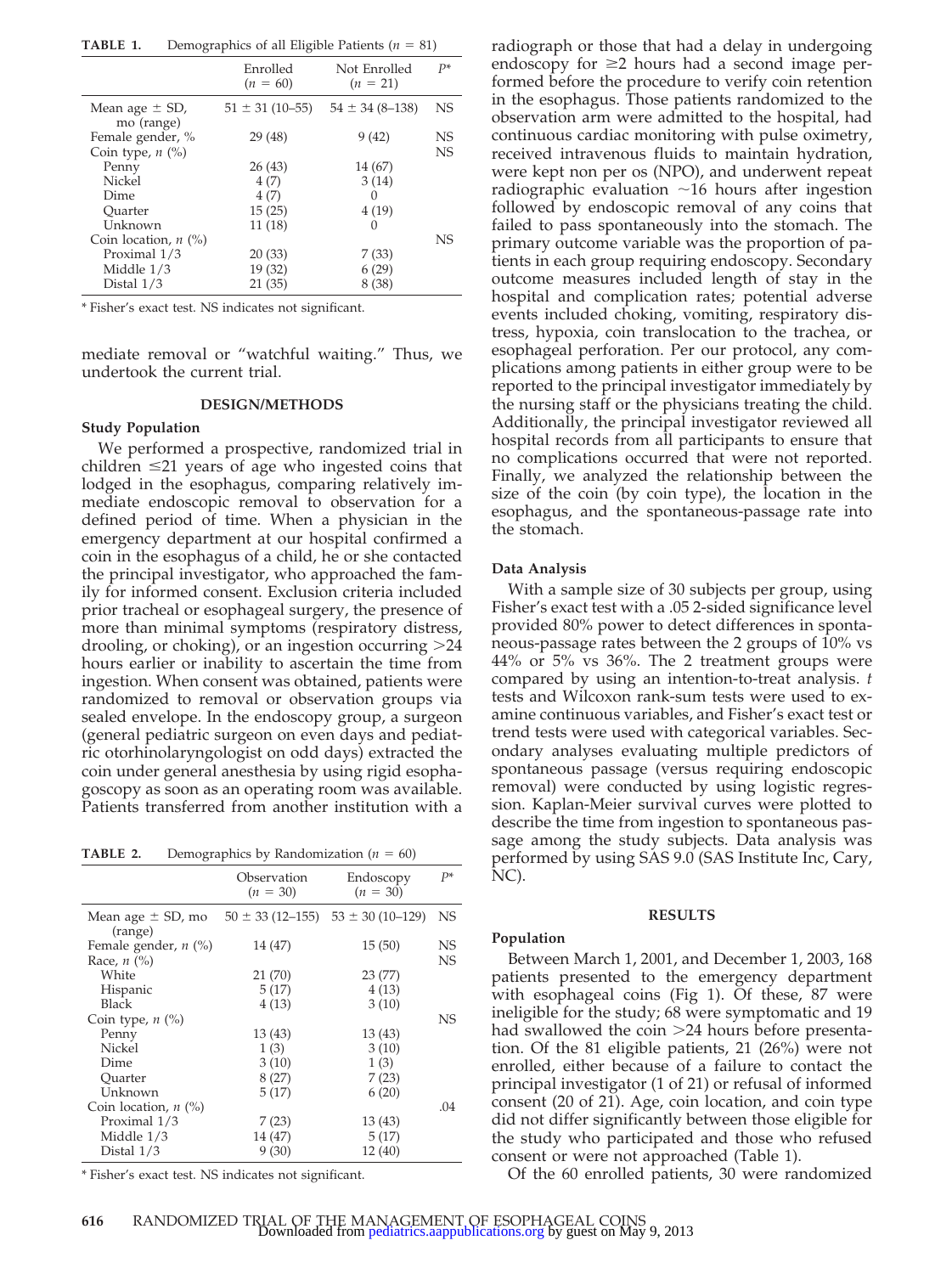|                                                               | Observation<br>$(n = 30)$ | Endoscopic<br>Removal<br>$(n = 30)$ | $D*$    |
|---------------------------------------------------------------|---------------------------|-------------------------------------|---------|
| Undergoing endoscopy, $n/N$ (%)<br>Spontaneous passage, n (%) | 23/30(77)                 | 21/30(70)                           | NS      |
| Proximal 1/3                                                  | 1(14)                     | 1(11)                               |         |
| Middle 1/3                                                    | 3(43)                     | 2(22)                               |         |
| Distal $1/3$                                                  | 3(43)                     | 6(67)                               |         |
| Mean length of stay, h (SD)                                   | $19.4 \pm 10(2.1 - 43)$   | $10.7 \pm 7.1$ (1.5–32.3)           | < 0.001 |
| Complications                                                 |                           |                                     | NS      |

**TABLE 3.** Clinical Outcome  $(n = 60)$ 

\* Wilcoxon rank-sum test. NS indicates not significant.



**Fig 2.** Estimated probability of spontaneous passage as a function of time from ingestion. The top curve (solid line) applies to all 60 subjects, assuming that subjects who received surgery had their times censored at the time of endoscopy. The bottom curve (dashed line) applies to the 16 subjects who spontaneously passed their coin.

**TABLE 4.** Clinical Characteristics of Children With Spontaneous Passage Versus Children Ultimately Undergoing Endoscopic Coin Removal

|                        | Spontaneous<br>Passage<br>$(n = 16)$        | Endoscopic<br>Removal<br>$(n = 44)$ | $P*$      |
|------------------------|---------------------------------------------|-------------------------------------|-----------|
| Mean age $\pm$ SD,     | $66 \pm 39.27$ (12–155) $46 \pm 26$ (10–43) |                                     | .06       |
| mo (range)             |                                             |                                     |           |
| Female gender, $n$ (%) | 4(25)                                       | 25(57)                              | .04       |
| Coin type, $n$ (%)     |                                             |                                     | <b>NS</b> |
| Penny                  | 6 (37)                                      | 20 (45)                             |           |
| Nickel                 | 2(13)                                       | 2(5)                                |           |
| Dime                   | 1(6)                                        | 3(7)                                |           |
| Ouarter                | 2(13)                                       | 13(29)                              |           |
| Other                  | 5(31)                                       | 6(14)                               |           |
| Coin location, $n$ (%) |                                             |                                     | .06       |
| Proximal 1/3           | 2(13)                                       | 18(41)                              |           |
| Middle 1/3             | 5(31)                                       | 14 (32)                             |           |
| Distal 1/3             | 9(56)                                       | 12(27)                              |           |

\* Fisher's exact test. NS indicates not significant.

for relatively immediate endoscopic removal and 30 for observation (Fig 1). Mean age of the patients randomized to endoscopy was  $53 \pm 30$  months (10– 129 months), and mean age of those randomized to observation was  $50 \pm 33$  months (12–155 months). The 2 groups were similar in all other regards (Table 2) except for a slightly higher proportion of coins in the upper esophagus among patients in the observation group.

#### **Outcome of Randomized Patients**

Table 3 displays the outcomes of the 60 randomized patients. In the observation group, 23 of 30 (77%) required endoscopy compared with 21 of 30 (70%) in the group scheduled for relatively immediate endoscopy. Mean length of stay was 8.7 hours longer for those who were randomized to observation (95% confidence interval:  $4.2 - 8.7$ ;  $P < .001$ , Wilcoxon rank sum). No complications occurred in either group (0 of 60; exact 95% confidence interval: 0 –5%). Spontaneous passage occurred with equal frequency in both groups (7 of 30 [23%] vs 9 of 30 [30%];  $P = .77$ , Fisher's exact test). Of the patients who had spontaneous passage  $(n = 16)$ , approximately half of the coins passed by 6 hours, and all had done so by 19 hours (Fig 2). Those patients in the endoscopy group with spontaneous passage (9 of 30) had a delay of going to endoscopy for  $\geq$ 2 hours and underwent radiographic evaluation before endoscopy, per protocol.

## **Factors Related to Spontaneous Passage**

Comparing those patients who had spontaneous passage to those who required endoscopy, age, gen-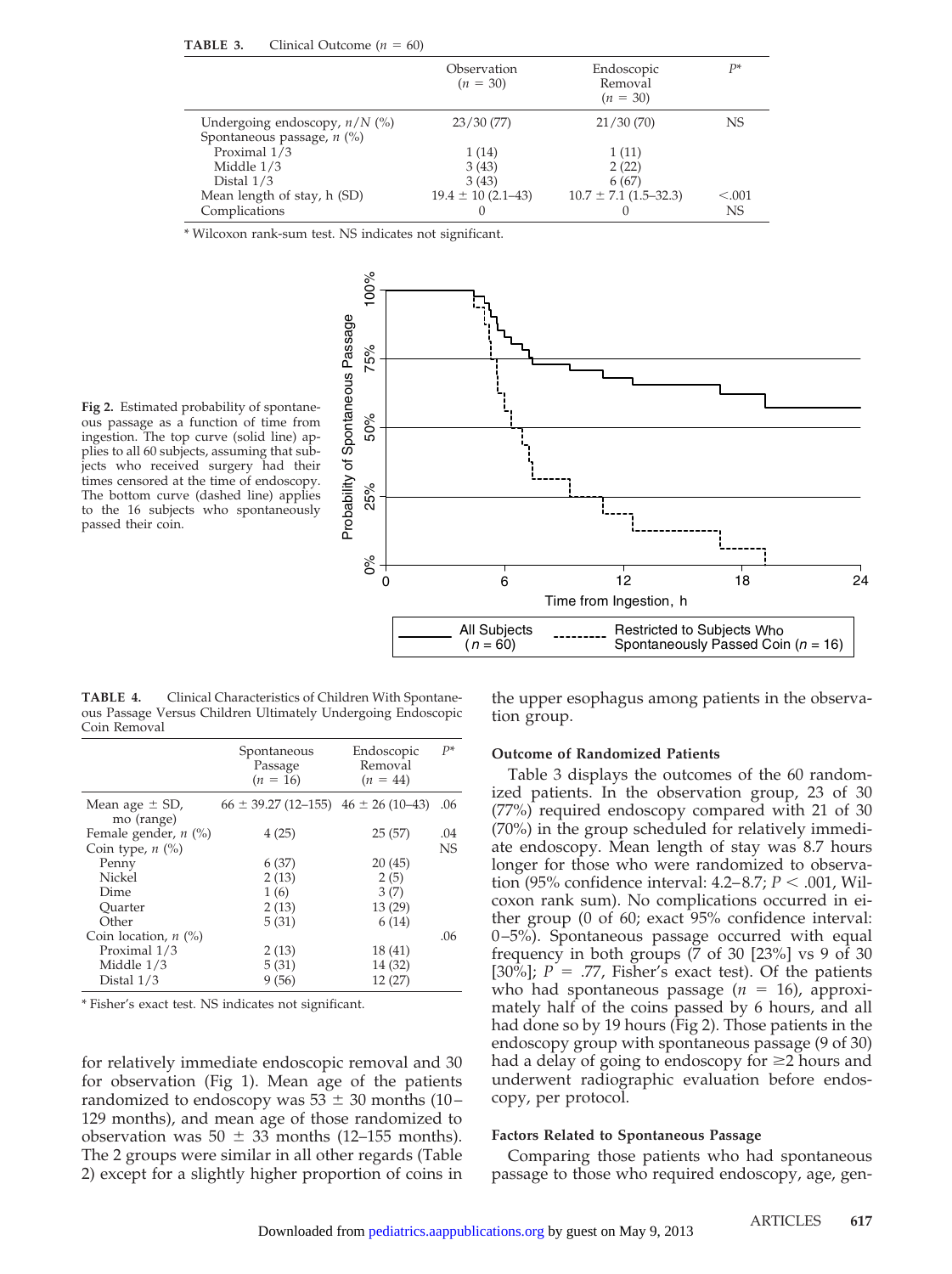der, and coin location were found to trend toward statistical significance (Table 4). Spontaneous passage occurred more commonly in older patients (mean age: 66 vs 46 months), males (75% vs 43%), and those with coins located in the distal esophagus (56% vs  $27\%$ ; trend  $P = .02$ ).

To jointly assess the affects of multiple predictors of spontaneous passage in subjects, logistic regression was used. Independent variables of coin location, gender, and age were used in the model. The strongest predictors of spontaneous passage were coin location (odds ratio: 2.44, comparing proximal versus middle or middle versus distal; 95% confidence interval: 1.07–5.57;  $P = .03$ ) and male gender (odds ratio: 3.70, comparing males versus females; 95% confidence interval: 0.98–13.99; *P* = .054). Additional adjustment for age did not reach statistical significance but did reduce the effect of both coin location (odds ratio: 2.16;  $P = .08$ ) and male gender (odds ratio: 3.30;  $P = .08$ ). Coin type and size were not predictive for spontaneous passage.

## **DISCUSSION**

We found that 25% of esophageal coins passed spontaneously during an observation period of  $\sim$ 16 hours. This rate is similar to those reported in a retrospective study at our institution $13$  and by others.<sup>3,4,17-20</sup> Spitz<sup>3</sup> reported a lower rate of spontaneous passage; however, that study was not limited to esophageal coins but included any impacted foreign body in the esophagus.

Although spontaneous passage occurred in all types of patients in our study, it was more likely in older children and with distally located coins. This finding is similar to the retrospective study from our institution<sup>13</sup>; however, the rates of spontaneous passage in the current study are higher for the more distally located coins. Spontaneous passage was not limited to the patients randomized to observation alone. In fact, spontaneous passage occurred with essentially equivalent frequency in those patients who were randomized to relatively immediate endoscopy. We speculate that the similar rate of passage in the 2 groups occurred in part because many esophageal coins destined to spontaneously migrate to the stomach move within a relatively short time frame, which fell within the interval required in our study to actually arrange the endoscopic procedures.

No complications occurred among our patients despite the relatively frequency with which they are described in the literature.5,7,21–26 We suspect that the absence of complications in our population relates to the strict exclusion of children who manifest symptoms, had underlying tracheal and/or esophageal disease, or ingested coins > 24 hours before presentation. Among the reports of adverse outcomes in the literature, several involved children with underlying tracheoesophageal pathology or with a history that exceeded 24 hours,<sup>7,22</sup> both of which may predispose to a focal area of pressure necrosis and ultimate perforation or fistula formation. Alternatively, we may not have observed any complications in our 60 patients because of limitations of the sample size.

30% and an absence of complications, we believe an 8- to 16-hour period of observation is appropriate management in children with esophageal coins assuming that the child is asymptomatic, the ingestion was recent, and the child has no underlying esophageal or tracheal abnormality. This approach would obviate the need for anesthesia and endoscopy, with no increase in risk. This approach, in the asymptomatic patient, may be particularly useful for those who present in the evening, because it would avoid the inconvenience and expense of mobilizing teams of anesthesiologists and endoscopists after hours. Additionally, patients receiving their initial evaluation at institutions not capable of performing pediatric endoscopy might avoid transfer to remote referral centers. However, depending on institutional cost and utilization issues, immediate esophagoscopy might be the least-expensive alternative.

We did not study whether children can be safely observed at home after coin ingestions; however, there have been studies that have shown this to be the case, $27,28$  and we suspect it to be a reasonable strategy in the asymptomatic child. Additionally, we did not investigate methods of treatment that do not require endoscopy or anesthesia, including administration of medications to increase esophageal motility, removal in unanesthetized patients by using balloon-tipped catheters, and bougienage for advancement into the stomach. Future studies may find one or more of these alternatives equal or superior to our recommendation for a period of observation followed by endoscopy in those patients who do not experience spontaneous passage.

#### **REFERENCES**

- 1. Jackson C, Jackson CL. *Diseases of the Air and Food Passages of Foreign Body Origin*. Philadelphia, PA: WB Saunders Company; 1936
- 2. Watson WA, Litovitz TL, Klein-Schwartz W, et al. 2003 annual report of the American Association of Poison Control Centers Toxic Exposure Surveillance System. *Am J Emerg Med.* 2004;22:335– 404
- 3. Spitz L. Management of ingested foreign bodies in childhood. *Br Med J.* 1971;4(785):469 – 472
- 4. Schunk JE, Corneli H, Bolte R. Pediatric coin ingestions. A prospective study of coin location and symptoms. *Am J Dis Child.* 1989;143:546 –548
- 5. Nahman BJ, Mueller CF. Asymptomatic esophageal perforation by a coin in a child. *Ann Emerg Med.* 1984;13(8):627– 629
- 6. Vella EE BP. Foreign body in the oesophagus. *Br Med J.* 1965;5469:1042
- 7. Doolin E. Esophageal stricture—an uncommon complication of foreign bodies. *Ann Otol Rhinol Laryngol.* 1993;102:863– 866
- 8. Obiako M. Tracheoesophageal fistula. A complication of foreign body. *Ann Otol Rhinol Laryngol.* 1982;91:325–327
- 9. Pasquariello PS Jr, Kean H. Cyanosis from a foreign body in the esophagus. Respiratory difficulties three months after swallowing a coin. *Clin Pediatr (Phila).* 1975;14:223–225
- 10. Melzer-Lange M, Van Howe R, Losek JD. Esophageal foreign body presenting with altered mental status. *Am J Dis Child.* 1988;142:915–916
- 11. Byard RW, Moore L, Bourne AJ. Sudden and unexpected death—a late effect of occult intraesophageal foreign body. *Pediatr Pathol.* 1990;10: 837– 841
- 12. Tupesis J, Kaminski A, Patel H, Howes D. A penny for your thoughts: small bowel obstruction secondary to coin ingestion. *J Emerg Med.* 2004;27:249 –252
- 13. Soprano JV, Fleisher GR, Mandl KD. The spontaneous passage of esophageal coins in children. *Arch Pediatr Adolesc Med.* 1999;153:1073–1076
- 14. Myer C 3rd. Potential hazards of esophageal foreign body extraction. *Pediatr Radiol.* 1991;21:97–98
- 15. Schunk JE, Harrison AM, Corneli HM, Nixon GW. Fluoroscopic Foley catheter removal of esophageal foreign bodies in children: experience with 415 episodes. *Pediatrics.* 1994;94:709 –714

Based on a spontaneous-passage rate of 25% to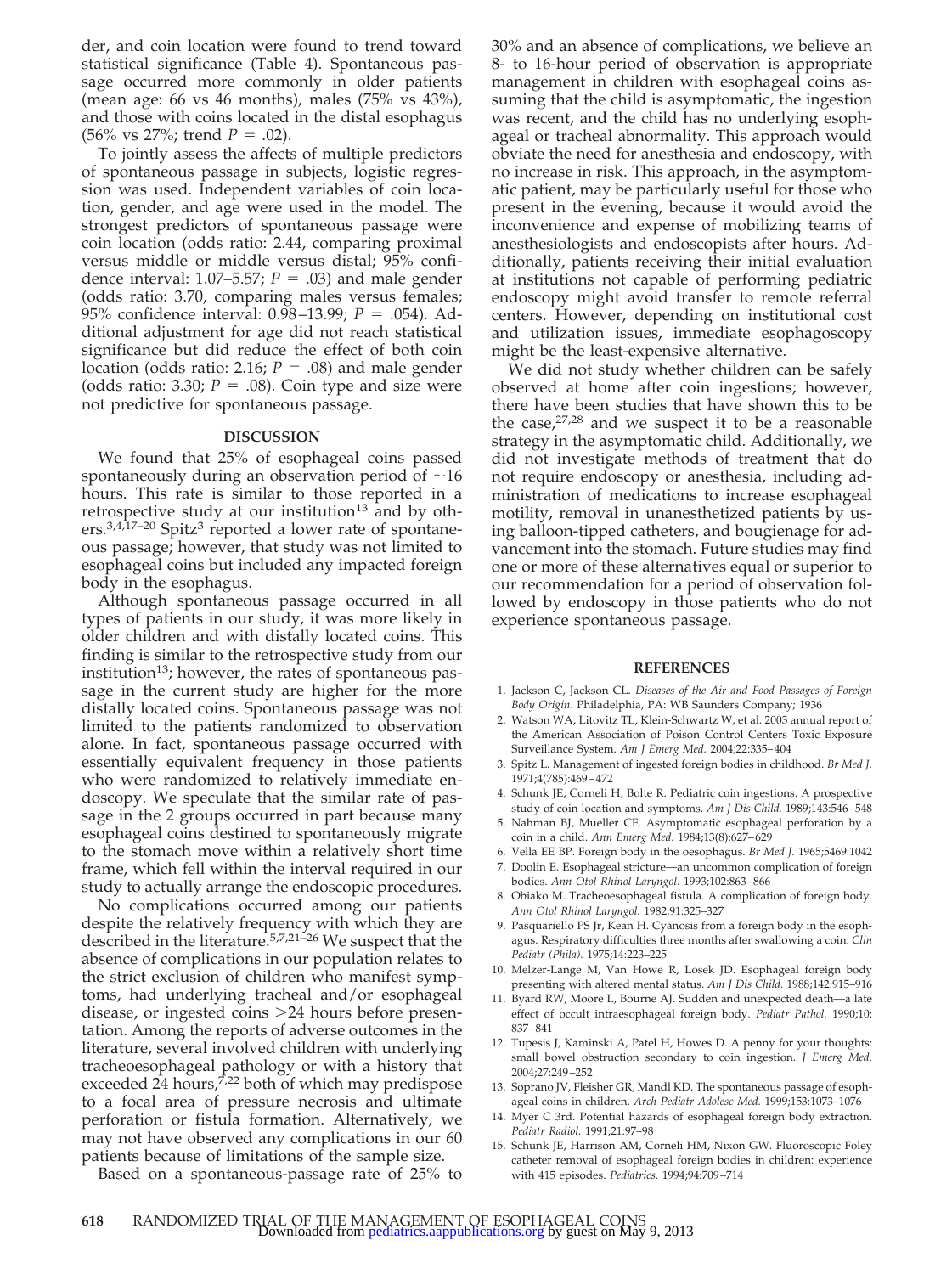- 16. Gracia C, Frey CF, Bodai BI. Diagnosis and management of ingested foreign bodies: a ten-year experience. *Ann Emerg Med.* 1984;13:30 –34
- 17. Bassett KE, Schunk JE, Logan L. Localizing ingested coins with a metal detector. *Am J Emerg Med.* 1999;17:338 –341
- 18. Brayer AF, Conners GP, Ochsenschlager DW. Spontaneous passage of coins lodged in the upper esophagus. *Int J Pediatr Otorhinolaryngol.* 1998;44:59 – 61
- 19. Conners GP, Chamberlain JM, Ochsenschlager DW. Symptoms and spontaneous passage of esophageal coins. *Arch Pediatr Adolesc Med.* 1995;149:36 –39
- 20. Hodge D 3rd, Tecklenburg F, Fleisher G. Coin ingestion: does every child need a radiograph? *Ann Emerg Med.* 1985;14:443– 446
- 21. Bonadio WA, Emslander H, Milner D, Johnson L. Esophageal mucosal changes in children with an acutely ingested coin lodged in the esophagus. *Pediatr Emerg Care.* 1994;10:333–334
- 22. Cass DT, Lai B. Oesophageal perforation caused by a coin. *J Paediatr Child Health.* 1993;29:239 –240
- 23. Dahiya M, Denton JS. Esophagoaortic perforation by foreign body (coin) causing sudden death in a 3-year-old child. *Am J Forensic Med Pathol.* 1999;20:184 –188
- 24. Obiako MN. Tracheobronchial fistula: a complication of foreign body. *Ann Otol Rhinol Laryngol.* 1982;91:325–329
- 25. Louie JP, Osterhoudt KC, Christian CW. Brain abscess following delayed endoscopic removal of an initially asymptomatic esophageal coin. *Pediatr Emerg Care.* 2000;16:102–105
- 26. Tucker JG KH, Lucas W. Esophageal perforation caused by coin ingestion. *South Med J.* 1994;87:269 –272
- 27. Conners GP, Cobaugh DJ, Feinberg R, Lucanie R, Caraccio T, Stork CM. Home observation for asymptomatic coin ingestion: acceptance and outcomes. The New York State Poison Control Center Coin Ingestion Study Group. *Acad Emerg Med.* 1999;6:213–217
- 28. Conners GP, Chamberlain JM, Ochsenschlager DW. Conservative management of pediatric distal esophageal coins. *J Emerg Med.* 1996;14: 723–726

# **TO SELL THEIR DRUGS, COMPANIES INCREASINGLY RELY ON DOCTORS**

"Drug makers have seized upon an effective tool for getting their message across to doctors: other doctors. Across the U.S., thousands of doctors . . . have signed up as part-time lecturers for drug companies. At small meetings, often over lunch or dinner, these physician-pitchmen tell their peers about diseases and the drugs to treat them, often pocketing \$750 or more from the sponsor. . . . In 2004, 237,000 meetings and talks sponsored by pharmaceutical companies featured doctors as speakers, compared with 134,000 meetings led by company sales representatives, according to market researcher Verispan LLC of Yardley, Pa. In 1998, events featuring sales reps and physicians were about equal at just over 60,000 each. Verispan says [that] companies formerly curried favor with doctors by taking them on free golf outings or filling up their cars with a tank of gas in exchange for listening to a sales pitch. But a voluntary marketing code adopted by the largest drug companies three years ago barred such inducements. Hiring a doctor as a speaker and providing a free meal for the attendees is still acceptable—and, data suggest, highly effective. An internal study done by Merck & Co several years ago calculated the 'return on investment' from doctor-led discussion groups was almost double the return on meetings led by the company's own sales force. . . . [S]peakers who make thousands of dollars in fees from drug companies aren't required to disclose their side job to patients, although they are expected to disclose their ties in scientific papers. Some critics see a problem . . . with the sessions at which companies train their doctor-speakers. Steven Bernstein, an internist at the University of Michigan Health System in Ann Arbor, thinks drug makers may bring more doctors to speaker training than they need because the training is itself excellent advertising. Doctors are invited, says Dr. Bernstein, to 'try to convince them to utilize these products, and second, to use them as a marketing arm for the firm's products to their colleagues.' ... While the total number of companysponsored doctor talks is rising, both Merck and Wyeth say they have taken steps to rely less extensively on individual speakers. Doctors speaking on Merck's behalf now do so an average of five to 10 times a year, the company says. At Wyeth, speakers can't appear more than 25 times or earn more than \$25,000 giving talks each year."

Hensley S, Martinez B. *Wall Street Journal*. July 15, 2005

Noted by JFL, MD